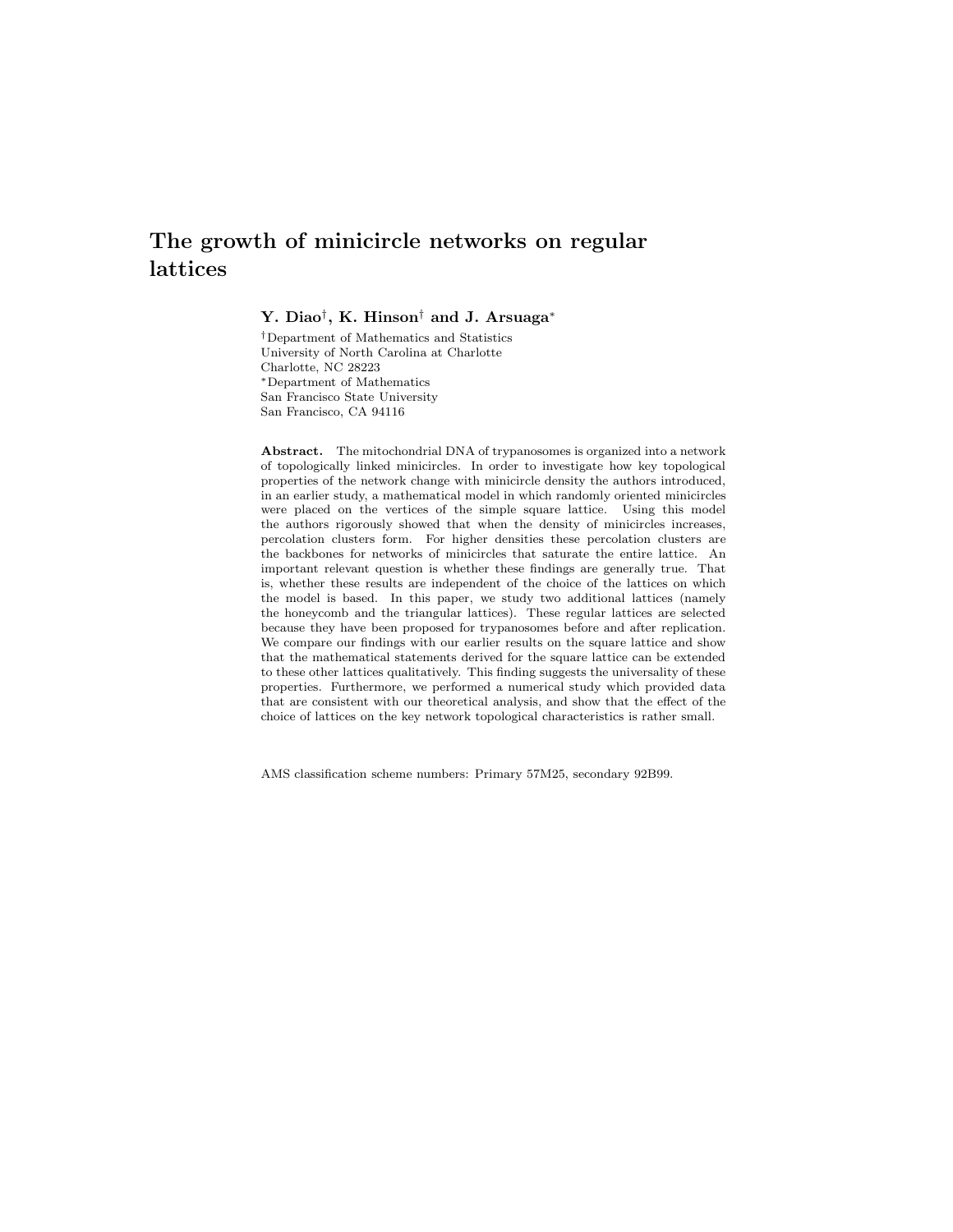# 1. Introduction

Kinetoplast DNA is found in the mitochondria of trypanosomes, parasites that cause disease in humans, livestock, fishes and plants. Kinetoplast DNA is organized into a planar network of topologically linked minicircles (reviewed in [10]). In [2] it was estimated that before replication each minicircle is topologically linked to an average of three other minicircles (i.e. they have mean valence 3). In [3] it was estimated that the valence doubles to six after replication. These "optimal" arrangements of minicircles motivate this study.

In an earlier report, we introduced a model in which randomly oriented minicircles were placed on the vertices of the simple square lattice (Arsuaga et al  $[6]$ ). Using this model, we rigorously showed that the formation of a network is an event that can be explained by the confinement of minicircles. We showed that upon increasing density minicircles undergo a critical transition at which they form percolating clusters. These percolating clusters serve as backbones for the formation of a unique network that naturally appears at a higher density. We estimated numerically the critical density at which minicircles percolate ( $D \approx 0.637 \pm .001$ ) and the mean density at which the minicircles saturate ( $D \approx 1.153 \pm .001$  for large grid sizes). In this model, a mean valence 3 network is already possible at a density of  $D \approx .875$ . At these low densities our model predicts a rather heterogeneous network structure. Interestingly our model also predicts that the average valence doubles when the number of minicircles doubles. A phenomenon that has been observed in the replication cycle of *Crithidia fasciculata* during which the number of minicircles doubles (from 5000 to 10000) [3] and the average number of minicircles topologically linked to a given single minicircle doubles. Based on these findings, we proposed that a large concentration of DNA minicircles in a confined volume and in the presence of type II topoisomerase (as found in vivo) naturally favor the formation of a network with very high probability and that a possible (evolutionary) pathway for network formation is through a percolation/saturation process by which long chains of minicircles are first formed (percolation) followed by the formation of entire two dimensional structures (saturation).

In [2] it was proposed that before DNA replication the average number of minicircles linked to a given minicircle is 3, and hence a more accurate model would be that of minicircles centered on a honeycomb lattice. After replication the triangular lattice would be the best representation of the topology of the network [3]. Furthermore one can conjecture that histone-like proteins present in the kinetoplast [5] interact in a way that induces the observed structures of minicircles. Therefore an important relevant question one has to answer is whether our initial findings are generally true. That is, are these results independent of the choice of the lattices on which the model is based? Intuitively, one may expect this to be the case, at least in a qualitative sense. Nonetheless, this needs some rigorous analysis. On the other hand, it is much less intuitive on how much an impact a different lattice choice in the model would cause quantitatively on the key topological characteristics of the minicircle network. This paper is aimed at answering this question. Motivated by the biological results we here study two additional lattices, namely the honeycomb and the triangular lattices. We show that the mathematical statements derived for the square lattice can be extended to these lattices qualitatively as well, suggesting the universality of these properties. Furthermore, we carried out extensive numerical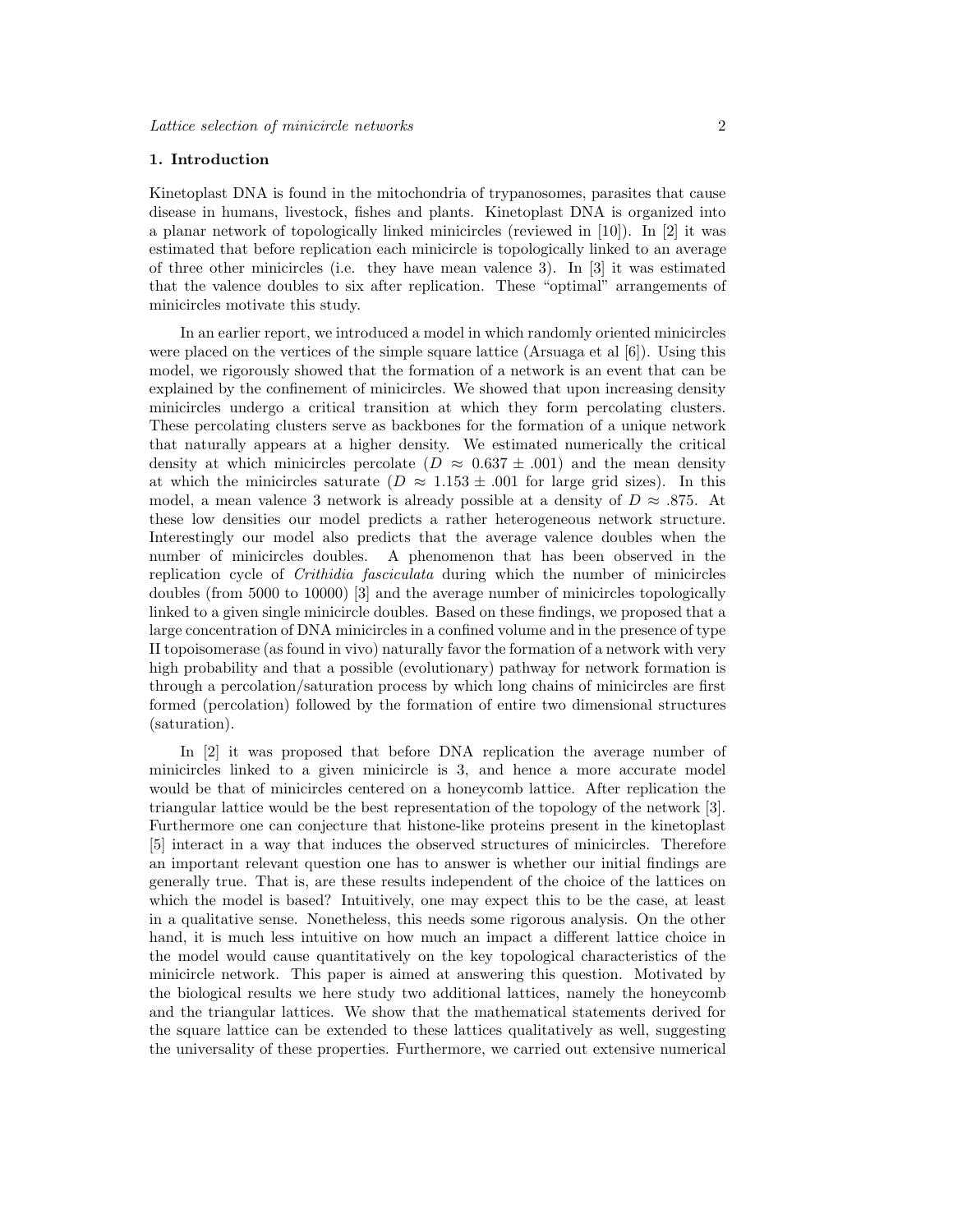studies and compared the results among the three different lattices. These numerical studies provided data that are consistent with our theoretical analysis, and showed that the quantitative effect of the choice of difference lattices on the key network topological characteristics is in fact rather small.

# 2. Model descriptions and basic terminologies

# 2.1. The descriptions of the models

Let us first describe the three models that we will use for comparison purposes in this paper. The first model is the square lattice minicircle (SLM) model. In this model, we start with a square lattice grid and place a randomly oriented unit circle with its center at each grid point. The second model to be considered here is the triangular lattice minicircle (TLM) model and the last model is the hexagonal (or honeycomb) lattice minicircle (HLM) model. As is the case of the SLM model, we start with a triangular or hexagonal lattice grid and place a randomly oriented unit circle with its center at each grid point. In each model, the radius of the minicircles is fixed (here assumed to be 1), and the distance r between neighboring vertices in the lattice is variable. The density of the minicircles in a lattice grid is the number of vertices per unit area, since each lattice vertex is the center of a minicircle. In the SLM model, each minicircle has four immediate neighbors (whose distance to the said minicircle is  $r$ ). In the TLM model, each minicircle has six immediate neighbors, while in the HLM each minicircle has three immediate neighbors. Of course the minicircles on the grid boundaries are the exceptions. Notice that the minicircle densities vary in the models for the same r. In fact, the density of minicircles is  $1/r^2$  in a square lattice grid,  $2/\sqrt{3}r^2$  in a triangular lattice grid, and  $4/3\sqrt{3}r^2$  in a hexagonal lattice grid. Figure 1 illustrates the triangular and hexagonal lattices used in the paper.



Figure 1. An illustration of a triangular lattice grid (left) and a hexagonal lattice grid (right) with the same  $r$ .

In the SLM model, the lattice grid on which our minicircles were arranged was taken to be in the shape of a square. However, this is clearly impossible for the triangular lattice and the hexagonal lattice. Instead, we will use a grid that looks more like a rhombus as shown in Figure 2. The *size* of a lattice grid is then defined as the total number of lattice points in the grid, which is the same as the number of minicircles in the grid if a minicircle is placed at each lattice point.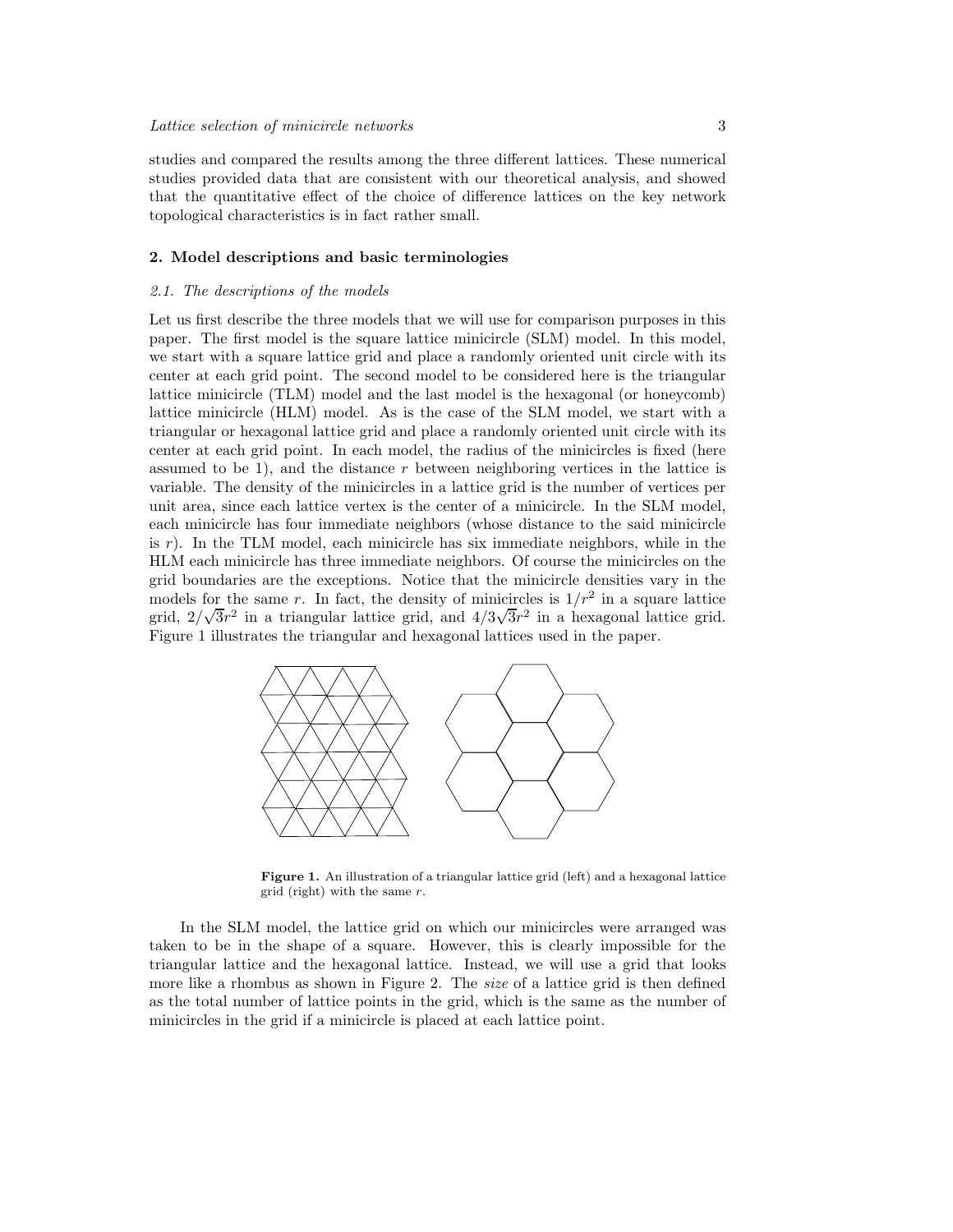

Figure 2. An illustration of the  $4 \times 4$  triangular lattice rhombus grid and an  $8 \times 8$  hexagonal lattice rhombus grid.

# 2.2. The main characteristics of interest

The three models presented here aim at modeling a monolayer of minicircles and are inspired by the minicircles found in Crithidia fasciculata. The minicircles are modeled by geometric circles of equal radius that are randomly oriented, i.e., the normal vectors of the minicircles are (independent) random vectors uniformly distributed on the unit sphere. In each model, the monolayer of minicircles is obtained by choosing a lattice grid (of some suitable size) first, then placing a minicircle at each lattice point in the grid (so that the center of the minicircle coincides with the lattice point). Figure 3 is an illustration of a minicircle grid in the hexagonal lattice.



Figure 3. A grid of randomly oriented minicircles in the honeycomb lattice.

The key question one needs to address to characterize the formation of a network is how minicircles are linked to each other. Two minicircles are linked if one cannot separate them without breaking them first. More generally, a set of minicircles form a linked cluster if one cannot separate them into two (non-empty) parts without breaking any of the minicircles. The linking between two minicircles can be computed easily and details can be found in [6]. Given a square, triangular or hexagonal grid of minicircles, a linked cluster of minicircles that contains minicircles on the opposite boundaries of the grid is called a *percolating cluster*. We say that a grid of minicircles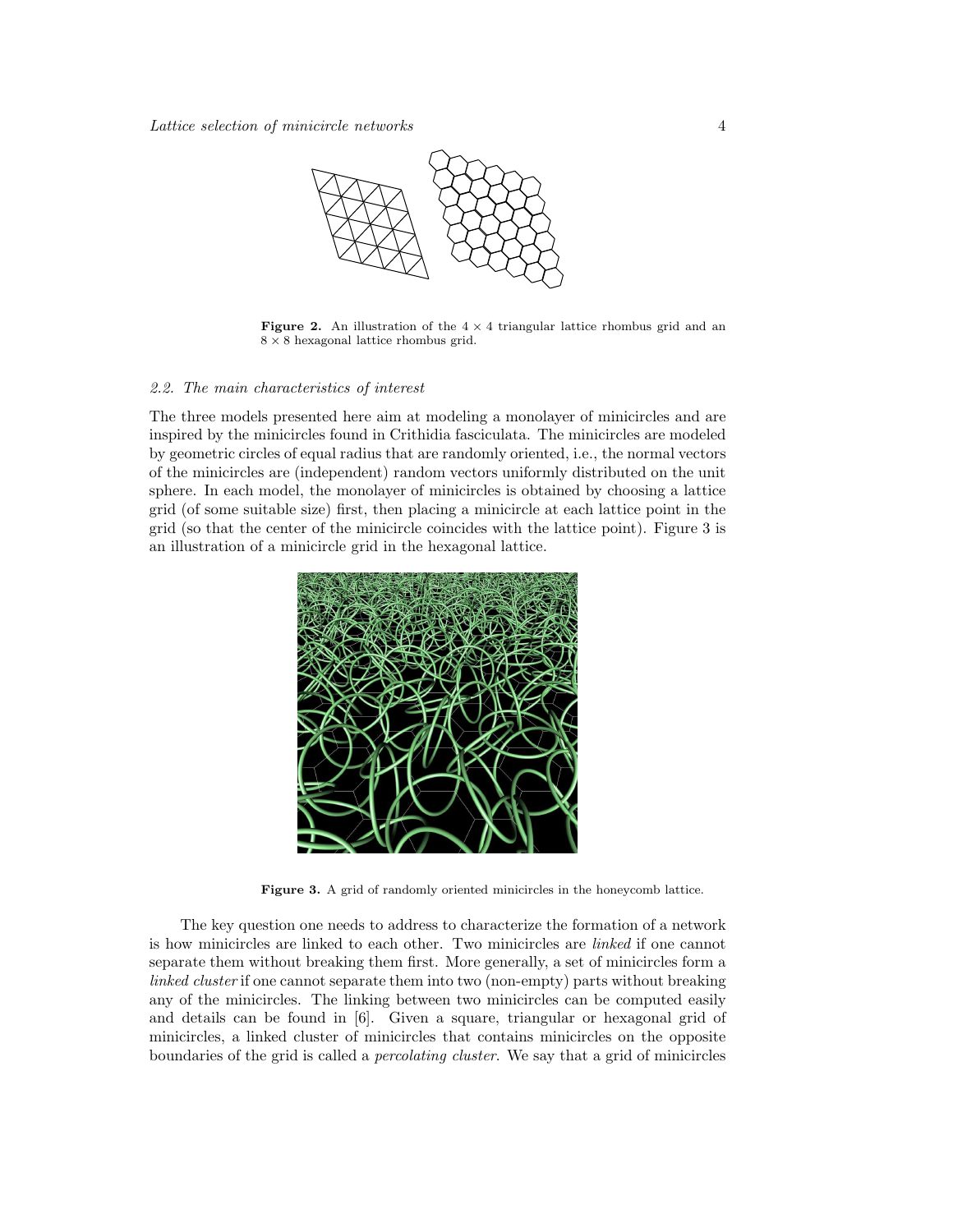forms a *minicircle network* when a percolating cluster exists in the grid. In the case that we are not certain whether the minicircles on the given lattice grid has formed a network, we will call the system a *minicircle grid* instead. The *critical percolation* density, or just critical density, is a positive value  $D_c$  with the following property: if the density  $D > D_c$ , then there exists a positive constant  $\alpha > 0$  (which depends on D, of course), such that the probability for a minicircle grid to form a network is at least  $\alpha$ , regardless of the dimension of the grid. On the other hand, if  $D < D_c$ , then the probability of the formation of a network goes to zero as the dimension of the grid goes to infinity. When most minicircles in a minicircle network fall into the same linked cluster, we say that the network *saturates*. Here 99% saturation level means that there exists a linked cluster in the minicircle network that contains at least 99% of the minicircles in the grid. In this study, a saturated minicircle network means a network with a 99% saturation level. For a given minicircle in the minicircle grid, its valence is defined as the number of minicircles that are linked to it directly. The mean valence of a minicircle is defined as the average valence of a minicircle over a set of different networks and the *average valence of a minicircle grid* (in which the minicircles are fixed) is the average of the valences of all minicircles in the grid.

# 2.3. Linking determination

The linking probability of two randomly oriented minicircles (which are of unit radius) can be computed by the following formula [7]:

$$
p_r = \begin{cases} 1 - r/2, & 0 < r < 2, \\ 0, & r \ge 2, \end{cases}
$$
 (1)

where  $r$  is the distance between the centers of the two minicircles. In the case that the minicircles have been generated, one can check their linking directly using a simple geometric approach, see [6].

# 3. Theoretical results

There are three main theoretical results given in [6] for the SLM model, namely the existence of a (finite) critical percolation density, the inevitability of network saturation (as density goes to infinity) and the linearity between the network valence and the minicircle density. These results are all valid and the proofs are similar. One only needs some small modifications to accommodate the different lattice structures. For this reason, we will simply state these results in the following while refer our readers to [6] for the original proofs.

**Theorem 1** There exist critical percolation densities  $D_H$  and  $D_T$  for the honeycomb and triangular lattices respectively. That is, if  $D > D_H$  (or  $D_T$ ) then the minicircle network percolates with a positive probability. On the other hand, if  $D < D_H$  ( $D_T$ ) then as the size of the grid goes to infinity, the probability that a percolating cluster exists goes to zero. Furthermore,  $1/2\sqrt{3} < D_T$  and  $1/3\sqrt{3} < D_H$ .

The reason for  $1/2\sqrt{3} < D_T$  and  $1/3\sqrt{3} < D_H$  is that at the densities  $1/2\sqrt{3}$  and  $1/3\sqrt{3}$  respectively, the triangular and hexagonal lattice grids both have  $r = 2$ . Thus there will be no linking according to equation (1).

**Theorem 2** Under the TLM and HLM models, the probability for the minicircle grid to be completely saturated  $(100\%$  saturation) goes to one as the minicircle density goes to infinity and the size of the grid stays fixed.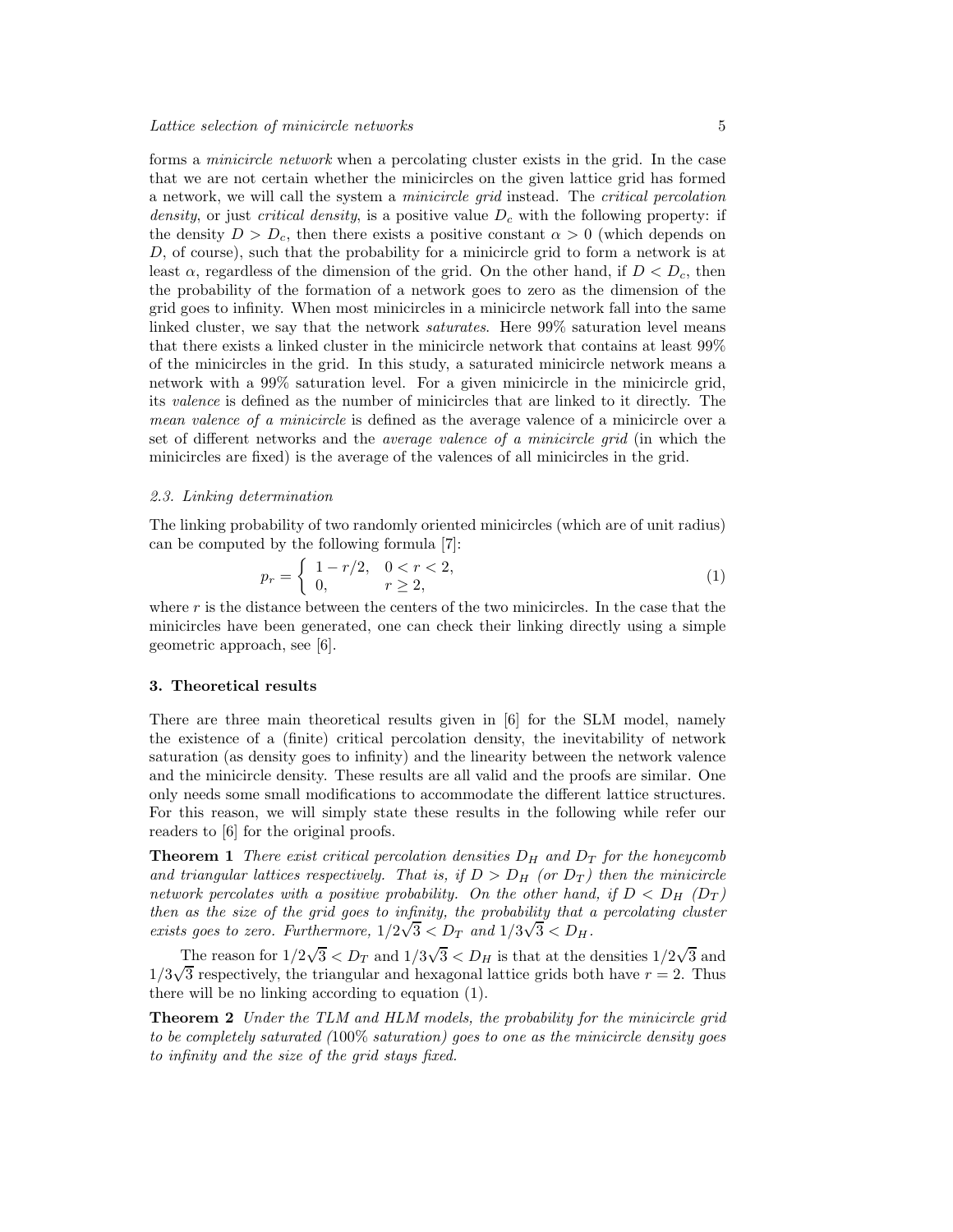**Theorem 3** Under the TLM and HLM models, the mean valence  $E(V)$  of any given minicircle is of the order of  $O(D)$ . More specifically, there exist constants  $b > a > 0$ such that  $aD \leq E(V) \leq bD$  when D is large. Although  $E(V)$  does not grow strictly linearly with D, the overall relation is a linear one.

# 4. Numerical methods

For the sample generation, we used (rhombus shaped) grids of sizes from  $100 \times 100$  to  $1000 \times 1000$  for the case of triangular lattice and from  $100 \times 100$  to  $700 \times 700$  for the case of hexagonal lattice. Notice that at  $1000 \times 1000$  for triangular lattice grid and  $700 \times 700$  for the hexagonal lattice grid, the total numbers of minicircles in the two minicircle grids are roughly equal, hence the data obtained from each case are the same range for the comparison purposes. For each grid size, we generate 1000 minicircle lattice grids. The linking relation among the minicircles is (pairwise) determined and recorded for various r values. A snapshot of this process is illustrated in Figure 4 using the SLM model (for a grid of relatively small size). This clearly shows the minicircle grid has very little connection (in terms of linking) at low density, but progresses to a network with a percolating cluster at a higher density (usually higher than the critical percolation density), then becomes saturated as the density passes beyond a certain point.

# 5. Numerical Results

For comparison purposes, we will include results from the SLM model as well.

# 5.1. Comparison of the critical percolation densities

The numerical estimation of the critical percolation density for each model is illustrated in Figures 5 to 7. In the TLM model, we considered triangular lattice regions of size  $N \times N$  for N ranging from 100 to 1,000, and in the HLM model we considered hexagonal lattice regions of size  $N \times N$  for N ranging from 100 to 700. In both models we varied  $N$  at increments of 100, and in each case ran 1,000 independent trials. For each sample minicircle grid generated, its percolation density is obtained by gradually increasing its density (obtained by decreasing the  $r$  value where  $r$  is the distance between neighboring vertices on the lattice) until the first percolating cluster occurs. Computationally, it is easier to use the following equivalent approach. We fix  $r = 1$  and gradually increase the minicircle radius until the first percolating cluster occurs. Let  $R$  be the corresponding radius when the first percolating cluster occurs. The corresponding percolation density is then computed by using the formulas  $D_T = \frac{2}{\sqrt{2}}$  $\frac{1}{3}R^2$  for the TLM model and  $D_H = \frac{4}{3\sqrt{3}}R^2$  for the HLM model. The critical percolation density is then estimated by averaging these percolation densities over the 1,000 samples. In each of Figures 5 to 7, the horizonal axis stands for the lattice size where 100 means the grid is of dimension  $100 \times 100$ , and so on. The vertical axis is the minicircle density. The error bars shown in the figures are the 95% standard errors.

Numerically, we estimated that  $D_S \approx 0.637 \pm .001$ ,  $D_T \approx 0.637 \pm .001$  and  $D_H \approx 0.726 \pm .001$ . Notice that  $D_S$  and  $D_T$  are almost identical numerically while  $D_H$  is slightly larger.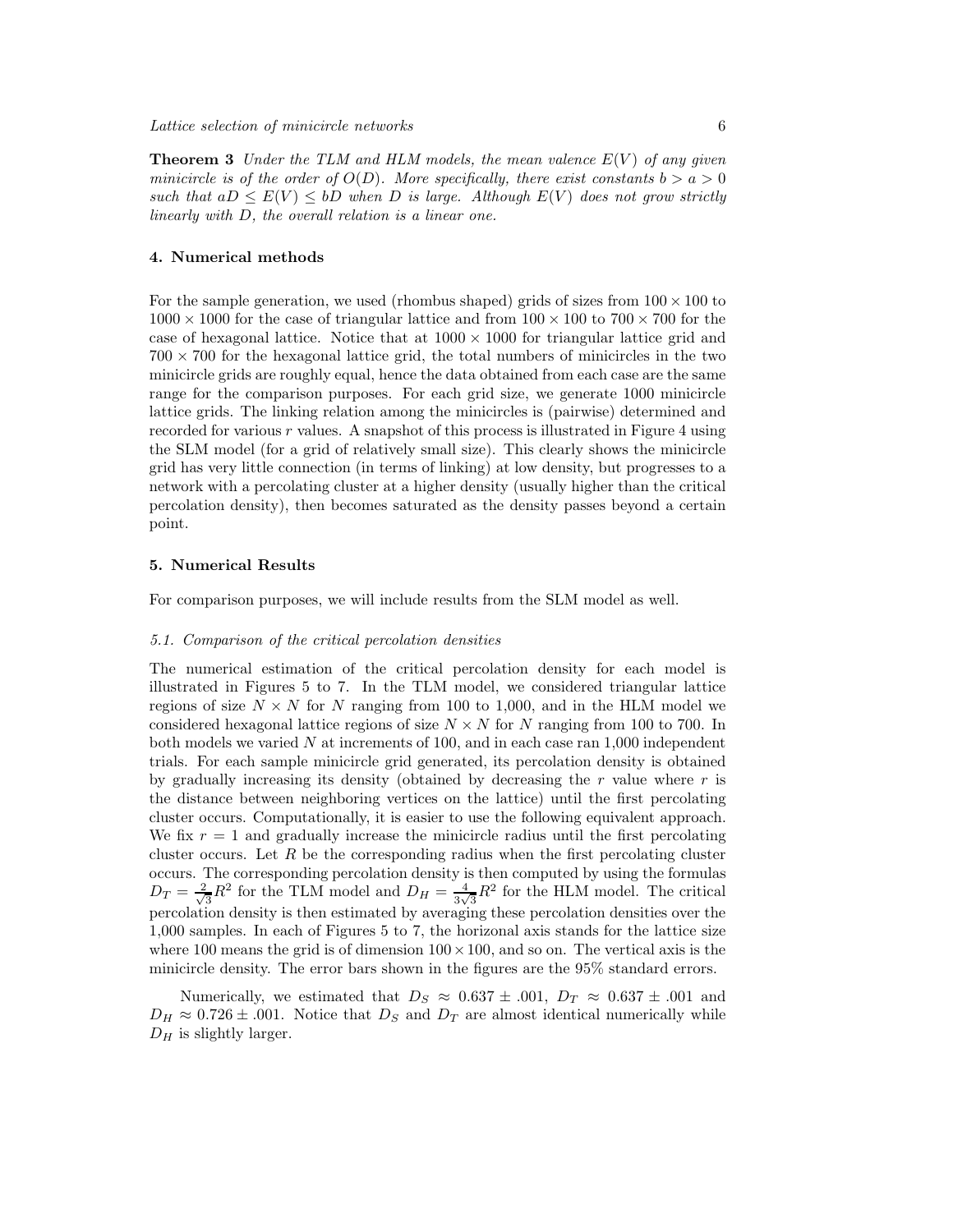

Figure 4. The progresses of the linked clusters as the density increases. The change from density  $D = .5852$  to  $D = .5868$  is when the minicircle grid becomes percolated. A solid line segment between two lattice points indicates that the two corresponding minicircles belong to the same linked cluster, however they may not be directly linked. Notice that  $D_S \approx .637$  is not in the range [.5852, .5868], an artifact due to the small grid size used in this illustration.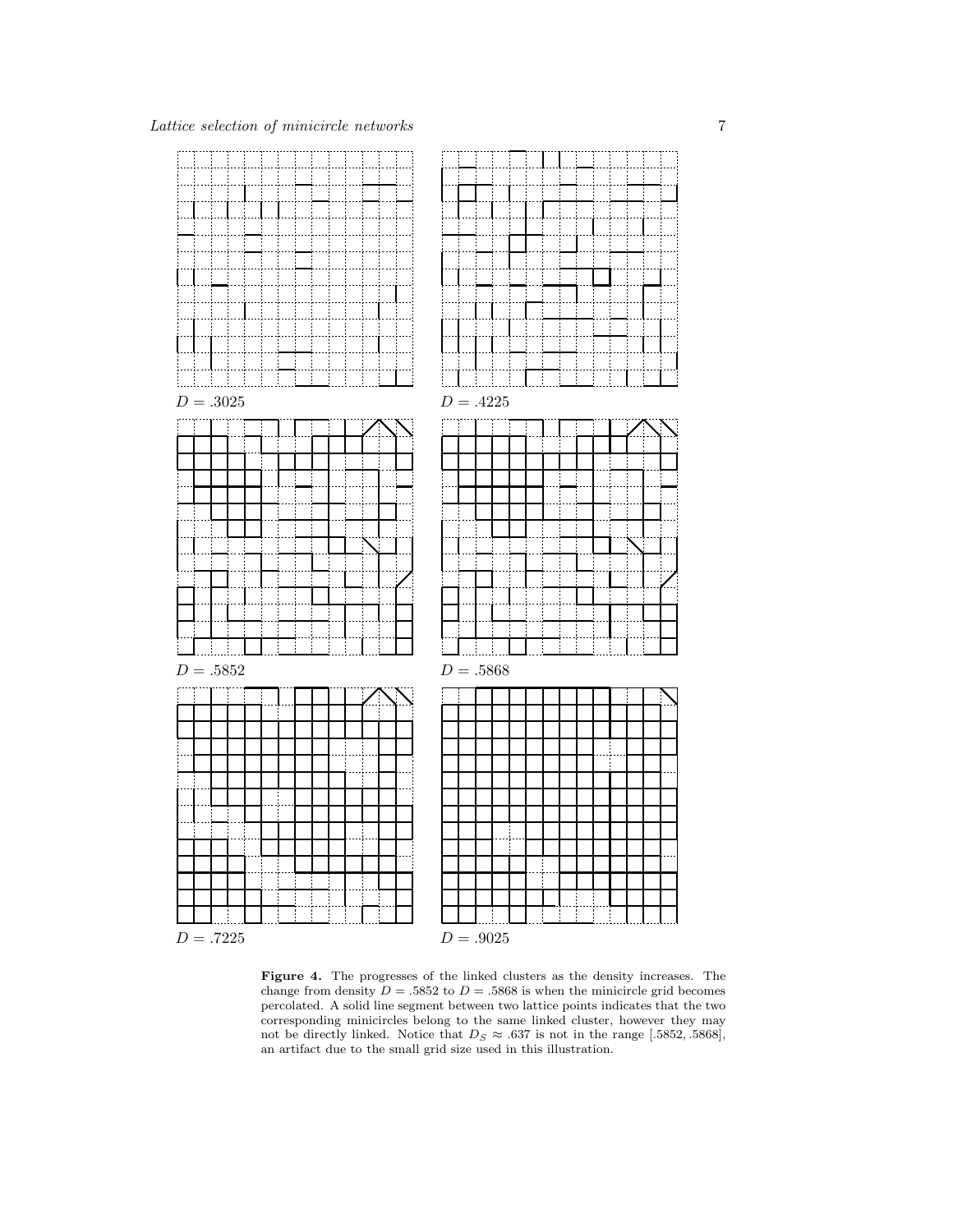

#### **Critical percolation density in SLM**

Figure 5. Estimation of percolation densities for the SLM as a function of the lattice size.



Figure 6. Estimation of percolation densities for the TLM as a function of the lattice size.

# 5.2. Comparison of the mean saturation densities

Next we carried out a similar study to estimate the density at which 99% saturation was attained in each of the models. As with the percolation study, we gradually increased the minicircle radius  $R$  until 99% of minicircles were found to be linked in a single cluster. The results are illustrated in Figures 8 to 10. As is the case of the critical percolation density graphs, in each of these figures, the horizonal axis stands for the lattice size where 100 means the grid is of dimension  $100 \times 100$ , and so on. The vertical axis is the minicircle density. The error bars shown in the graphs are the 95% standard errors.

Numerically, we estimated that the 99% saturation densities to range from  $1.183 \pm .002$  (for grid size  $100 \times 100$ ) to  $1.153 \pm .001$  (for grid size  $1000 \times 1000$ )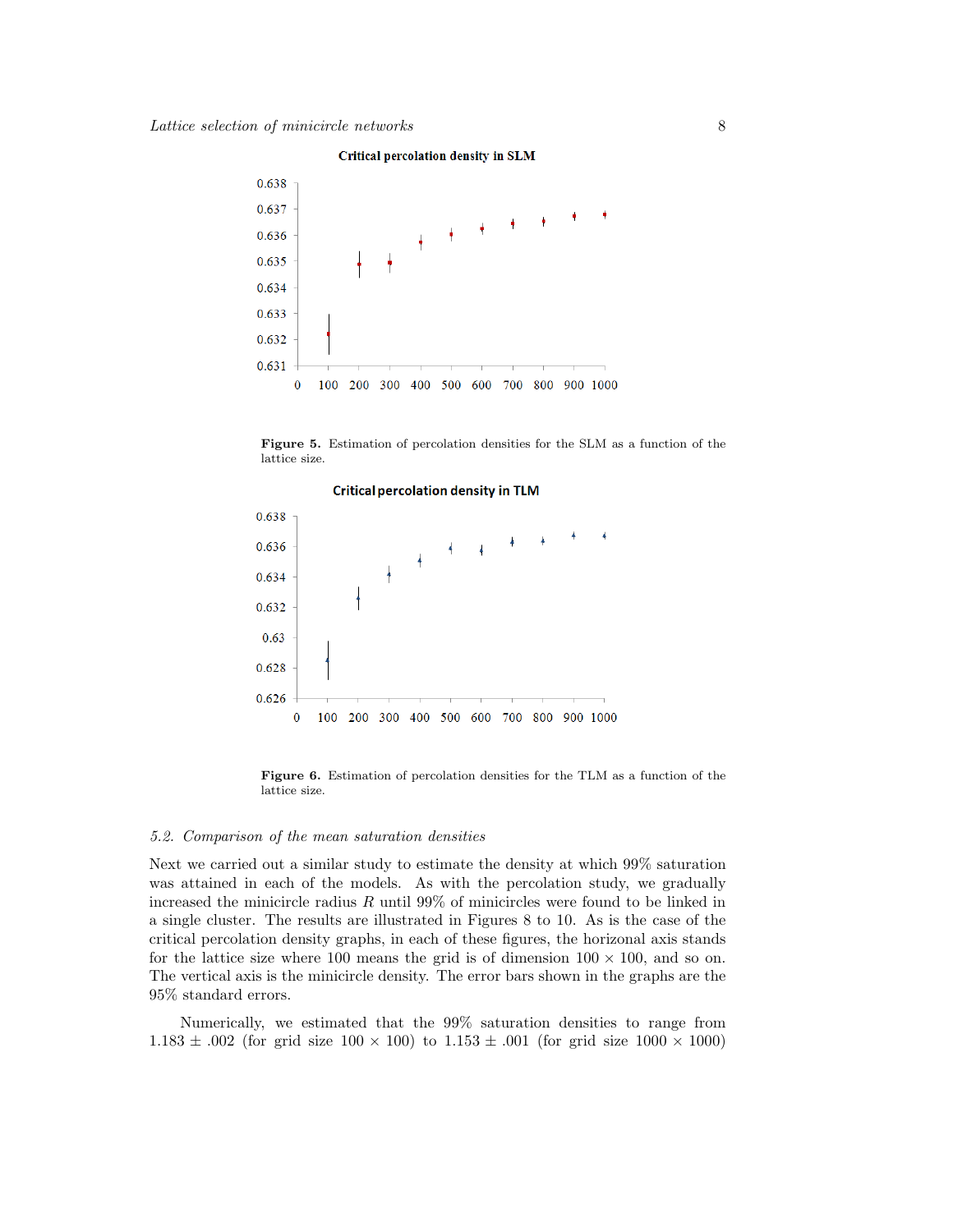0.726 ٠  $\ddagger$ ķ  $\frac{1}{2}$ 0.725 0.724 0.723 0.722 0.721 0.72  $\mathbf 0$ 100 200 300 400 500 600 700

### Figure 7. Estimation of percolation densities for the HLM as a function of the lattice size.



Figure 8. Estimation of mean saturation densities as a function of the lattice size in the SLM model.

in the SLM model, from  $1.181 \pm .002$  (for grid size  $100 \times 100$ ) to  $1.157 \pm .001$  (for grid size  $1000 \times 1000$ ) in the TLM model, and from  $1.119 \pm .002$  (for grid size  $100 \times 100$ ) to  $1.094 \pm .001$  (for grid size  $700 \times 700$ ) in the HLM model. Notice that in each case, the mean saturation decreases as the grid size increases and a horizontal asymptotic behavior is clearly seen.

# 5.3. Comparison of the mean valences

Our last set of numerical results concern the mean valence of the minicircle grids. Recall that the valence of a minicircle grid is the average of the valences of the minicircles in the grid (which is a random variable since the minicircles have random orientations). The mean valence of a minicircle grid at a given density can thus be

#### **Critical percolation density in HLM**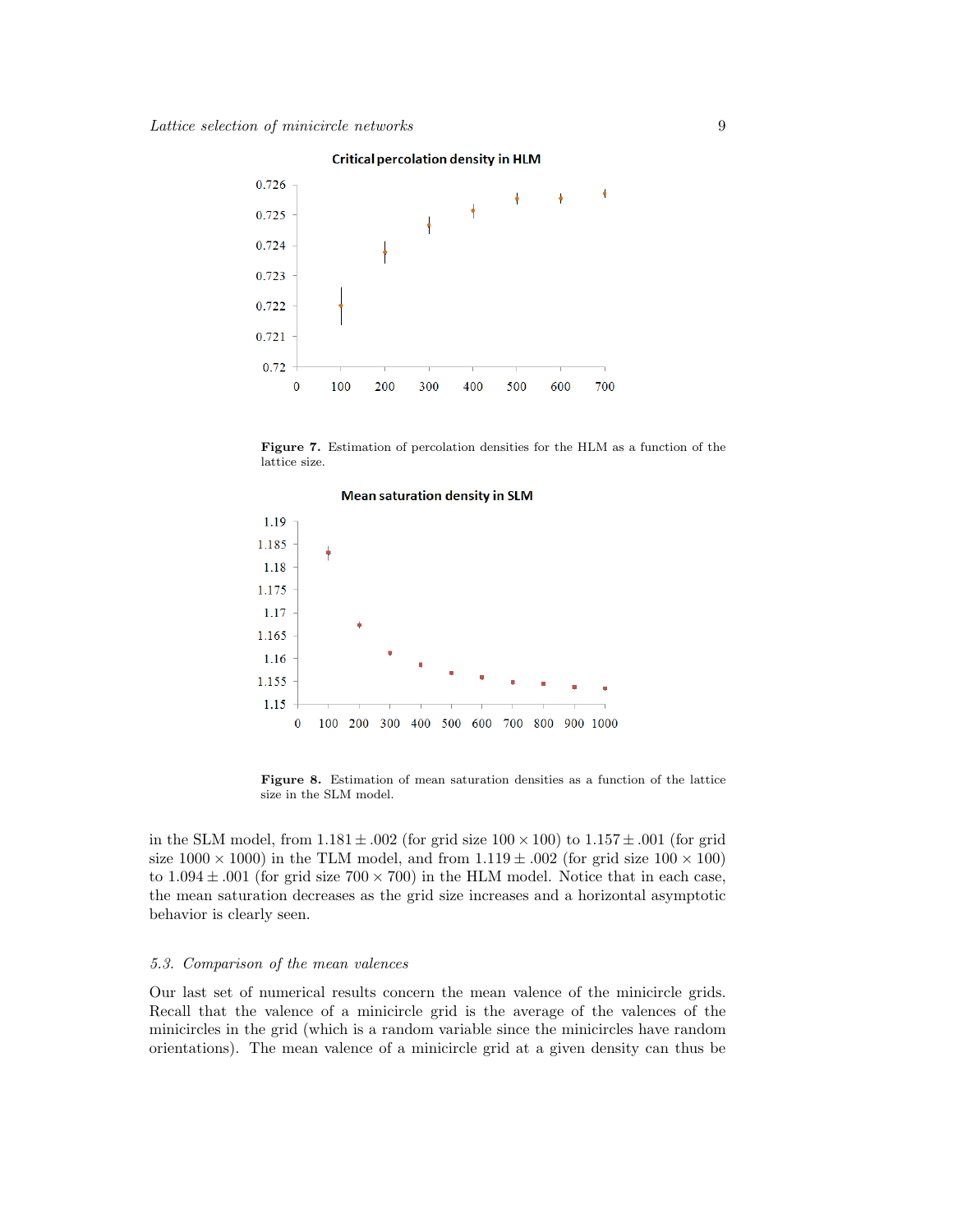#### **Mean saturation density in TLM**



Figure 9. Estimation of mean saturation densities as a function of the lattice size in the TLM model.



Figure 10. Estimation of mean saturation densities as a function of the lattice size in the HLM model.

numerically estimated by generating 1000 minicircle grids at the given density and then computing their average valence. By Theorem 3, we expect to observe a linear relation between the mean valence and the minicircle density in each model. The key question is how the models can alter the linear regression coefficients. The results are illustrated in Figures 11 to 13. In each of these figures, the horizontal axis is the minicircle density while the vertical axis stands for the mean valence. The regression line is shown in each case together with its corresponding regression line equation and the  $R<sup>2</sup>$  value of the fit. Notice how close the coefficients in the regression line equations are in all three models.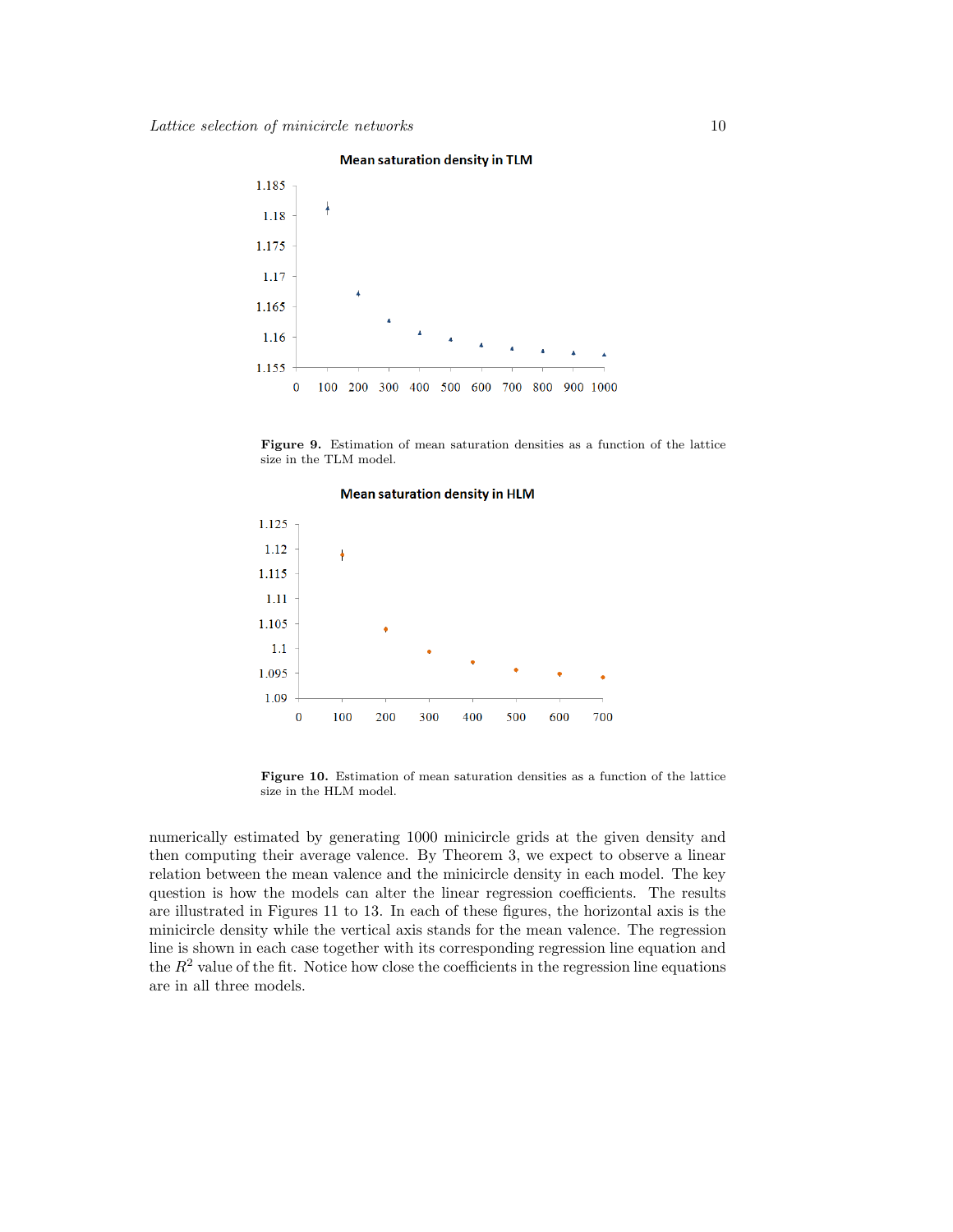

Figure 11. Estimation of mean valence as a function of the minicircle density in SLM.

#### **Mean valence in TLM**



Figure 12. Estimation of mean valence as a function of the minicircle density in TLM.

# 6. Discussion

While one can intuitively expect that the results obtained in [6] to hold qualitatively under models based on different lattices (and we can indeed analytically prove these results as we indicated in Section 3), it is far from obvious how different lattices can change these results quantitatively. We addressed this question here by carrying out analytical and numerical studies similar to those in [6], but under two new models based on two different regular lattices.

First, in the case of the critical percolation density, the SLM model and TLM model produced very similar results:  $D_S \approx 0.637 \pm .001$  and  $D_T \approx 0.637 \pm .001$ . The HLM model, on the other hand, has a slightly higher critical percolation density:  $D_H \approx 0.726 \pm .001$ . The likely reason behind these results is that a minicircle has only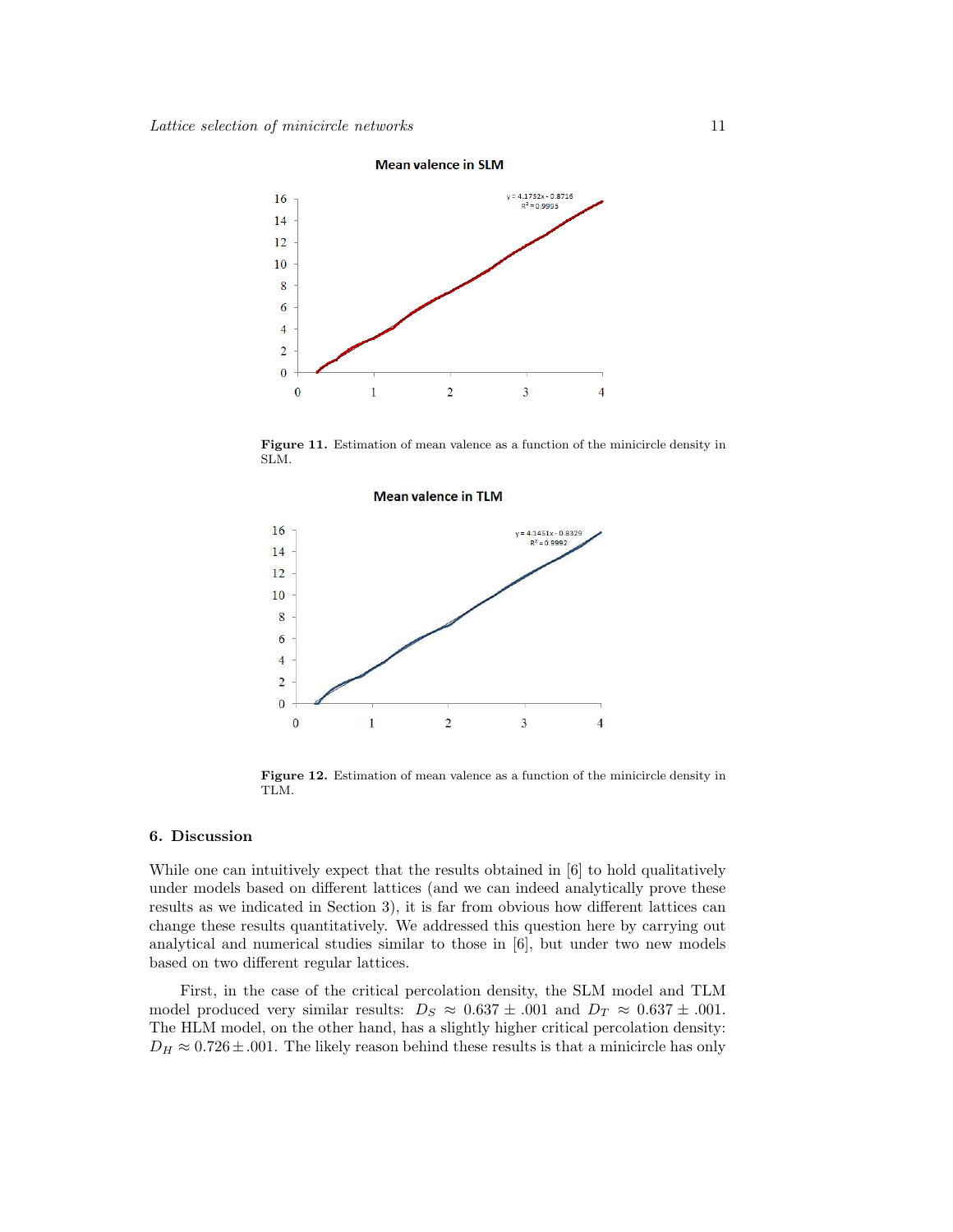

Figure 13. Estimation of mean valence as a function of the minicircle density in HLM.

three nearest neighbors in the HLM model, which is the fewest among any regular lattice. The surprising fact is that the critical percolation density stayed the same when this (connectivity) number changed from 4 (for the SLM model) to 6 (for the TLM model). We thus conjecture that even if a model is based on an irregular lattice (where lattice vertices do not have the same number of immediate neighbors), the critical percolation density will stay within a close range of the interval [.637, .726], as long as the number of immediate neighbors of any lattice vertex is 3 or more, assuming that the distance between any two immediate neighboring vertices is the same.

Second, in the case of the mean saturation density, the situation is similar to the case of the critical percolation density. The SLM model and TLM model produced very similar results: from  $1.183 \pm .002$  (for grid size  $100 \times 100$ ) to  $1.153 \pm .001$  (for grid size  $1000 \times 1000$ ) in the SLM model, from  $1.181 \pm .002$  (for grid size  $100 \times 100$ ) to  $1.157 \pm .001$  (for grid size  $1000 \times 1000$ ) in the TLM model. It is interesting to notice here that, unlike the case of the critical percolation density, the HLM model actually has a lower mean saturation density: from  $1.119 \pm .002$  (for grid size  $100 \times 100$ ) to  $1.094 \pm .001$  (for grid size 700 × 700). This fact suggests that once the density goes over some threshold, it is actually easier for the minicircles to fall into the same linked cluster in the HLM model, which must be due to the geometric shapes of the lattice. We also observe that in all cases the 99% saturation level is achieved at surprisingly low densities.

Finally, in the case of the mean valence, our simulation shows a remarkably similar and strong linear behavior in all cases. The linear regression fits all have  $R<sup>2</sup>$  values exceeding .999. Furthermore, the three linear regression line equations are  $y = 4.1732x - .8736$ ,  $y = 4.1451x - .8329$  and  $y = 4.157x - .825$  for the SLM, TLM and HLM models respectively (where  $x$  is the density and  $y$  is the mean valence). The corresponding coefficients in all three cases agree up to the first digit after the decimal point. One may expect an even better agreement if a larger sample size or/and a longer range of density is used. Notice that in our linear regression we used density values up to 4, way beyond the 99% saturation level. It is clear that the density alone